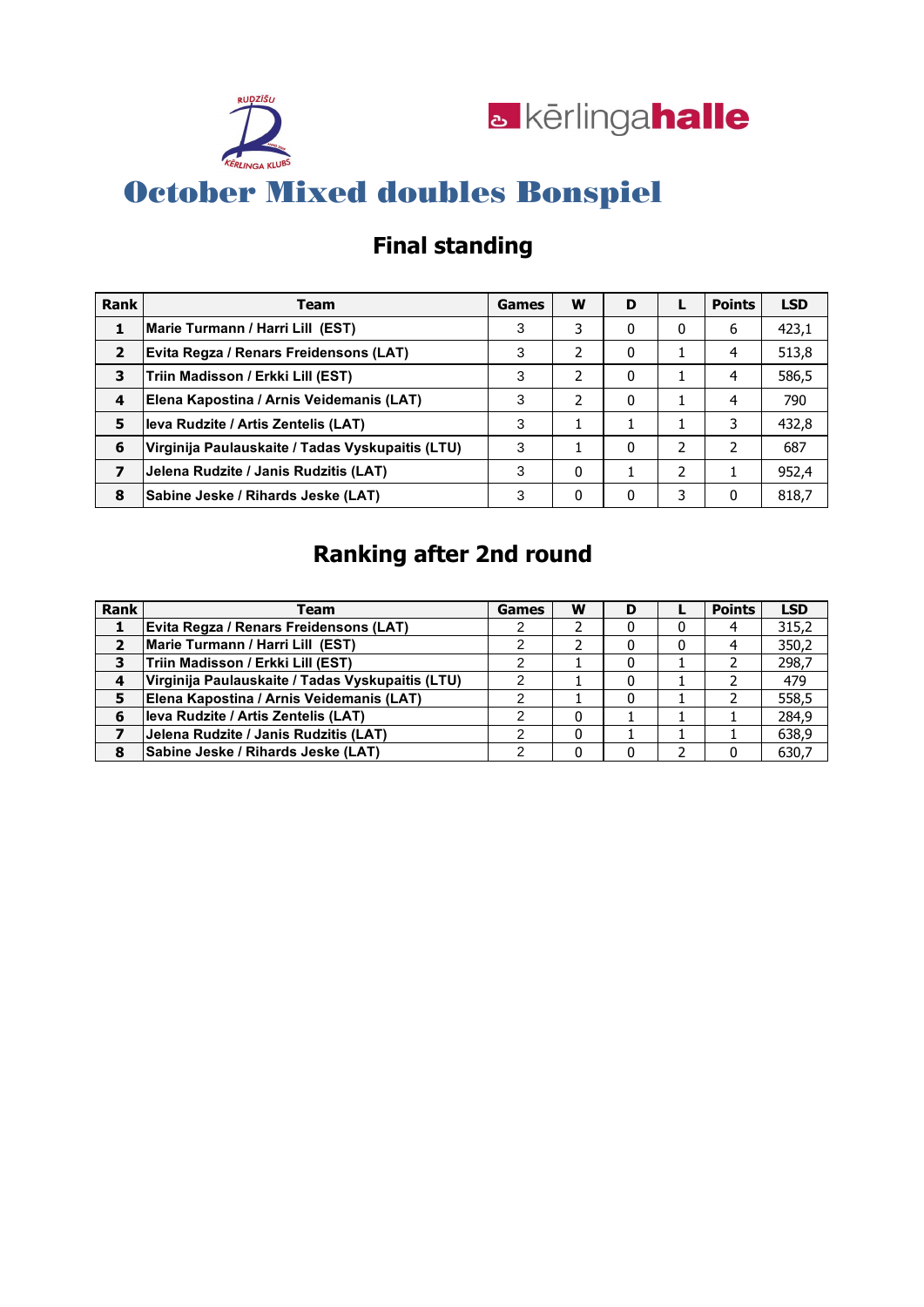

### **Current standings / Results and next games**

### **Group A**

| Rank                    | Team                                     | Games | W | D | <b>Pts</b> | <b>LSD</b> |
|-------------------------|------------------------------------------|-------|---|---|------------|------------|
|                         | Marie Turmann / Harri Lill (EST)         |       |   |   | 4          | 350,2      |
| $\overline{\mathbf{2}}$ | Elena Kapostina / Arnis Veidemanis (LAT) |       |   | 0 |            | 558,5      |
| 3                       | leva Rudzite / Artis Zentelis (LAT)      |       | 0 |   |            | 284.9      |
| 4                       | Jelena Rudzite / Janis Rudzitis (LAT)    |       | 0 |   |            | 638,9      |

|   | 16 October 8:00 R1         | <b>LSD</b> | 1 | 2 | 3 | 4 | 5 | 6 | 7 | 8 | <b>Total</b>   |
|---|----------------------------|------------|---|---|---|---|---|---|---|---|----------------|
| A | Rudzite/Rudzitis           | 300.6      |   |   |   |   | 2 |   |   | x | 4              |
|   | Turmann/Lill*              | 233,4      |   |   |   | 3 |   |   | 3 | x | 8              |
|   |                            |            |   |   |   |   |   |   |   |   |                |
|   | <i>16 October 8:00 R1</i>  | <b>LSD</b> | 1 | 2 | 3 | 4 | 5 | 6 | 7 | 8 | <b>Total</b>   |
| B | Kapostina/Veidemanis       | 262,4      |   | 2 |   |   | 4 |   | 2 | x | 10             |
|   | Rudzite/Zentelis*          | 187,1      | 1 |   |   | 1 |   |   |   | x | $\overline{2}$ |
|   |                            |            |   |   |   |   |   |   |   |   |                |
|   | <i>16 October 12:30 R2</i> | <b>LSD</b> | 1 | 2 | 3 | 4 | 5 | 6 | 7 | 8 | <b>Total</b>   |
| A | Turmann/Lill*              | 116,8      | 3 |   | 3 | 2 | 2 |   | X | x | 10             |
|   | Kapostina/Veidemanis       | 296,1      |   |   |   |   |   |   | x | x | 2              |
|   |                            |            |   |   |   |   |   |   |   |   |                |
|   | <i>16 October 12:30 R2</i> | <b>LSD</b> | 1 | 2 | 3 | 4 | 5 | 6 | 7 | 8 | <b>Total</b>   |
| B | Rudzite/Zentelis*          | 97,8       | 2 |   |   |   |   |   | я |   | 5              |
|   | Rudzite/Rudzitis           | 338,3      |   |   | 2 |   |   |   |   |   | 5              |

#### **Group B**

|                                                               | Rank<br><b>Team</b>                                   |            |              |                |                | Games          | w              | D        | L            | <b>Pts</b> | <b>LSD</b>     |
|---------------------------------------------------------------|-------------------------------------------------------|------------|--------------|----------------|----------------|----------------|----------------|----------|--------------|------------|----------------|
|                                                               | 1<br>Evita Regza / Renars Freidensons (LAT)           |            |              |                |                | $\mathcal{P}$  | $\mathcal{P}$  | $\Omega$ | $\Omega$     | 4          | 315,2          |
|                                                               | $\overline{2}$<br>Triin Madisson / Erkki Lill (EST)   |            |              |                |                | 2              | 1              | $\Omega$ | 1            | 2          | 298,7          |
|                                                               | 3<br>Virginija Paulauskaite / Tadas Vyskupaitis (LTU) |            |              |                | 2<br>1         |                |                | $\Omega$ | 1            | 2          | 479            |
| $\overline{\mathbf{4}}$<br>Sabine Jeske / Rihards Jeske (LAT) |                                                       |            |              |                |                | $\overline{2}$ | 0              | 0        | 2            | 0          | 630,7          |
|                                                               |                                                       |            |              |                |                |                |                |          |              |            |                |
|                                                               | 16 October 10:15 R1                                   | <b>LSD</b> | $\mathbf{1}$ | $\overline{2}$ | 3              | 4              | 5              | 6        | 7            | 8          | <b>Total</b>   |
| A                                                             | Regza/Freidensons                                     | 202,7      | 1            |                |                | $\overline{2}$ | $\overline{2}$ |          | 1            | X          |                |
|                                                               | Madisson/Lill                                         | 272,4      |              | 3              |                |                |                |          |              | X          | $\overline{4}$ |
|                                                               |                                                       |            |              |                |                |                |                |          |              |            |                |
|                                                               | 16 October 10:15 R1                                   | <b>LSD</b> | 1            | $\overline{2}$ | 3              | 4              | 5              | 6        | 7            | 8          | <b>Total</b>   |
| B                                                             | Paulaiskaite/Vyskupaitis                              | 236        |              | $\mathbf{1}$   | $\overline{2}$ | 1              |                | 2        | 1            |            | 7              |
|                                                               | Jeske/Jeske                                           | 330,6      | 1            |                |                |                | 3              |          |              | 2          | 6              |
|                                                               |                                                       |            |              |                |                |                |                |          |              |            |                |
|                                                               | 16 October 14:45 R2                                   | <b>LSD</b> | 1            | $\overline{2}$ | 3              | 4              | 5              | 6        | 7            | 8          | <b>Total</b>   |
| A                                                             | <b>Regza/Freidensons *</b>                            | 112,5      | 4            |                |                |                | $\mathbf{1}$   |          | $\mathbf{1}$ |            |                |
|                                                               | Paulaiskaite/Vyskupaitis                              | 243        |              |                |                | 1              |                |          |              | 1          | 4              |
|                                                               |                                                       |            |              |                |                |                |                |          |              |            |                |
|                                                               | 16 October 14:45 R2                                   | <b>LSD</b> | 1            | $\overline{2}$ | 3              | 4              | 5              | 6        | 7            | 8          | <b>Total</b>   |
| B                                                             | Madisson/Lill*                                        | 26,3       | 5            |                |                | 2              |                | 1        | 2            |            | 10             |
|                                                               | Jeske/Jeske                                           | 300,1      |              |                | 3              |                | $\overline{2}$ |          |              | 1          | 7              |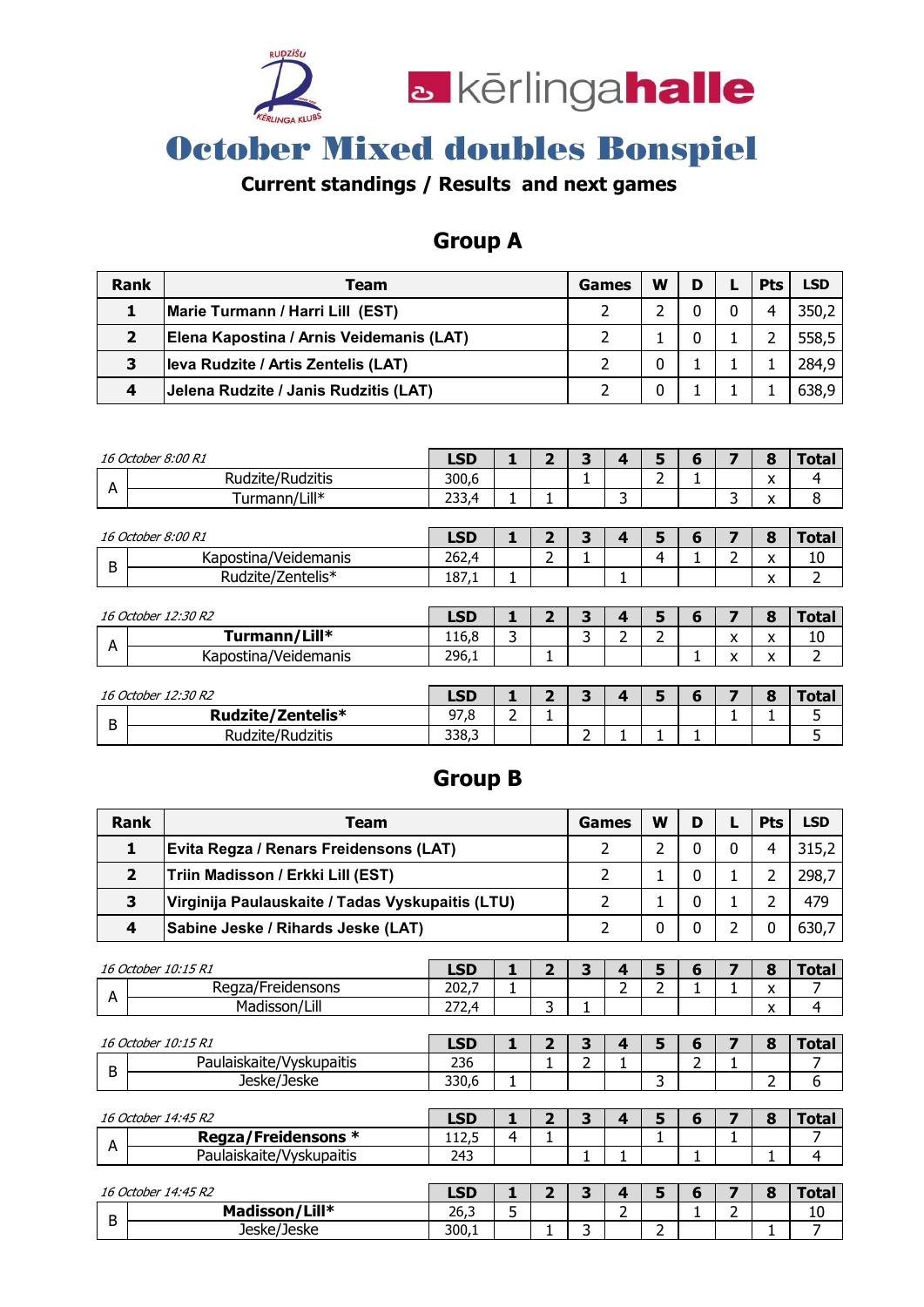



#### **ROUND 3**

| $5 - 8$                 |                   |       |        |  |   |   |  |  |
|-------------------------|-------------------|-------|--------|--|---|---|--|--|
| <i>16 October 17:00</i> |                   | LSD   |        |  |   | n |  |  |
| n                       | Rudzite/Zentelis* | 147,9 | ∽<br>- |  | - |   |  |  |
|                         | Jeske/Jeske       | 188   |        |  |   |   |  |  |

|     | <i>16 October 17:00</i> | <b>_SD</b>      |  |   |   |   |  | 'ota |
|-----|-------------------------|-----------------|--|---|---|---|--|------|
|     | Kapostina/Veidemanis *  | ر. 1 رے         |  |   |   | ື |  | 10   |
| . . | Rudzite/Rudzitis        | າ 1 າ<br>ر.ر ړر |  | - | Δ |   |  |      |

| 1-4              |                          |                  |  |   |   |   |        |        |   |       |
|------------------|--------------------------|------------------|--|---|---|---|--------|--------|---|-------|
| 16 October 19:15 |                          | LSD <sub>0</sub> |  | з |   | 5 | b      |        |   | Total |
|                  | Turmann/Lill             | 72.9             |  |   |   | 4 | x      | v<br>⋏ | х | 10    |
| А                | Regza/Freidensons*       | 198,6            |  |   |   |   | v<br>^ | v<br>⋏ | x |       |
|                  |                          |                  |  |   |   |   |        |        |   |       |
| 16 October 19:15 |                          | LSD              |  | З | ◢ | 5 | 6      |        |   | Total |
| B                | Madisson/Lill*           | 287.8            |  |   |   |   |        |        |   | 9     |
|                  | Paulaiskaite/Vyskupaitis | 208              |  |   |   |   |        | Δ      |   |       |